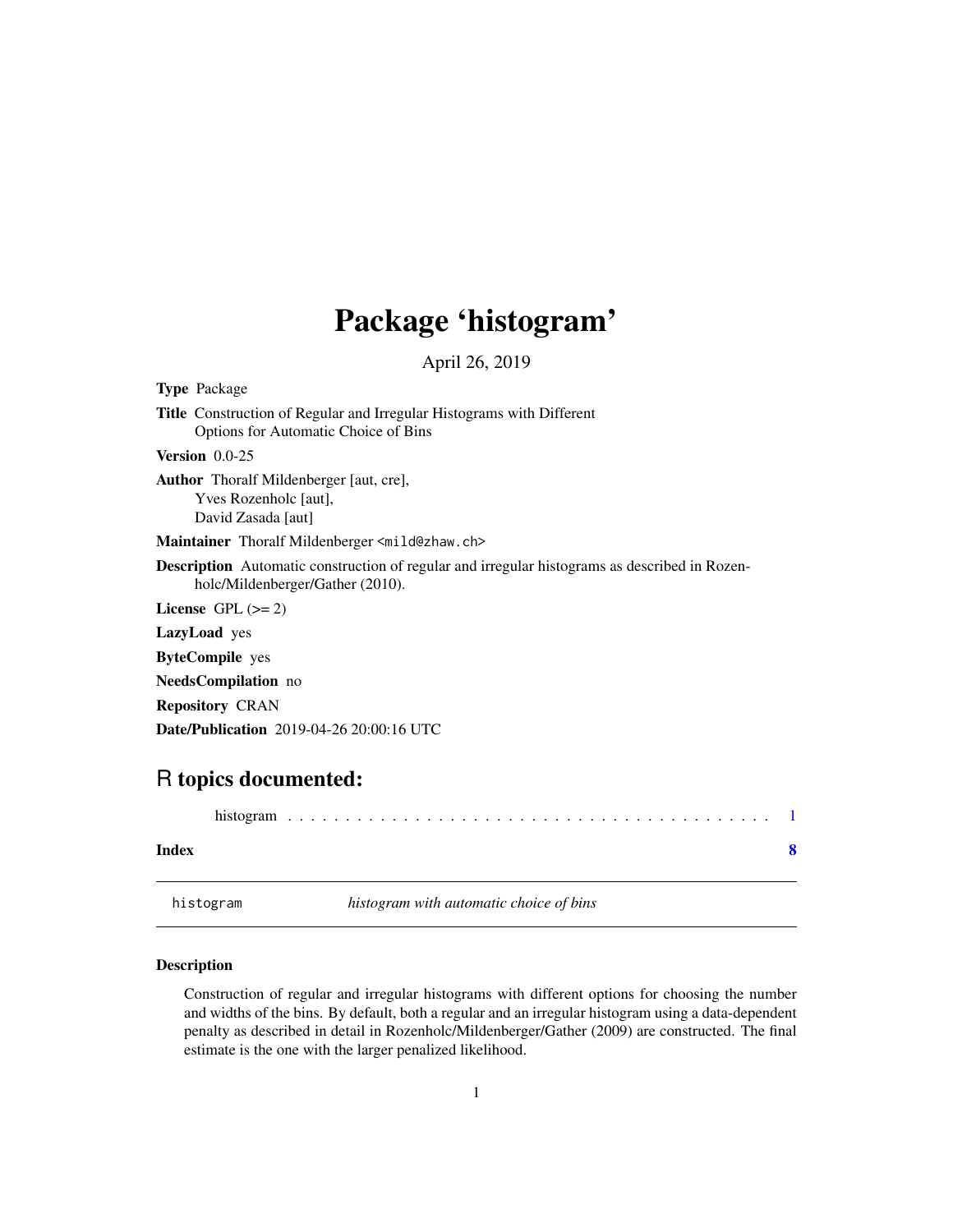#### Usage

```
histogram(y, type = "combined", grid = "data",breaks = NULL, penalty = "default",
greedy = TRUE, right=TRUE, freq=FALSE, control = list(),
verbose = TRUE, plot = TRUE, ...
```
#### Arguments

| y       | a vector of values for which the histogram is desired.                                                                                                                                                                                                                                                                                                                                                                                                                                                                                                               |
|---------|----------------------------------------------------------------------------------------------------------------------------------------------------------------------------------------------------------------------------------------------------------------------------------------------------------------------------------------------------------------------------------------------------------------------------------------------------------------------------------------------------------------------------------------------------------------------|
| type    | use "irregular" for an irregular and "regular" for a regular histogram. If<br>type="combined" (default value) both a regular and an irregular histogram are<br>computed and the one with the larger penalized likelihood is chosen, see details<br>below.                                                                                                                                                                                                                                                                                                            |
| grid    | if type="irregular", grid chooses the set of possible partitions of the data<br>range. The default value "data" gives a set of partitions constructed from the<br>data points, "regular" uses a fine regular grid of points as possible break points.<br>A regular quantile grid can be chosen using "quantiles". Has no effect for<br>regular histograms.                                                                                                                                                                                                           |
| breaks  | controls the maximum number of bins allowed in a regular histogram, or the<br>size of the finest grid in an irregular histogram when grid is set to "regular"<br>or "quantiles". Usually not needed since the maximum bin number and the<br>size of the finest grid are calculated by a formula depending on the sample size<br>n; the defaults for this can be changed using the parameters g1, g2 and g3 in<br>the control argument. Also see maxbin in the control argument which gives an<br>absolute upper bound bound on the number of bins if type="regular". |
| penalty | controls which penalty is used. See description of penalties below.                                                                                                                                                                                                                                                                                                                                                                                                                                                                                                  |
| greedy  | logical; if TRUE and type="irregular", a subgrid of the finest grid is con-<br>structed by a greedy step to make the search procedure feasible. Has no effect<br>for regular histograms.                                                                                                                                                                                                                                                                                                                                                                             |
| right   | logical; if TRUE, the histograms cells are right-closed (left open) intervals.                                                                                                                                                                                                                                                                                                                                                                                                                                                                                       |
| freq    | logical; if TRUE, the y-axis gives counts in case of a regular histogram, otherwise<br>density values are given. For irregular histograms, the y-axis always shows the<br>density. Unlike hist(), defaults to FALSE.                                                                                                                                                                                                                                                                                                                                                 |
| control | list of additional control parameters. Meaning and default values depend on<br>settings of type, penalty and grid. See below.                                                                                                                                                                                                                                                                                                                                                                                                                                        |
| verbose | logical; if TRUE (default), some information is given during histogram construc-<br>tion and the resulting histogram object is printed.                                                                                                                                                                                                                                                                                                                                                                                                                              |
| plot    | logical. If TRUE (default), the histogram is plotted.                                                                                                                                                                                                                                                                                                                                                                                                                                                                                                                |
| .       | further arguments and graphical parameters passed to hist().                                                                                                                                                                                                                                                                                                                                                                                                                                                                                                         |
|         |                                                                                                                                                                                                                                                                                                                                                                                                                                                                                                                                                                      |

#### Details

The histogram procedure produces a histogram, i.e. a piecewise constant density estimate from a univariate real-valued sample stored in a vector y. Let  $n$  denote the length of y. The range of the data is partitioned into  $D$  intervals - called bins - and the density estimate on the  $i$ -th bin is given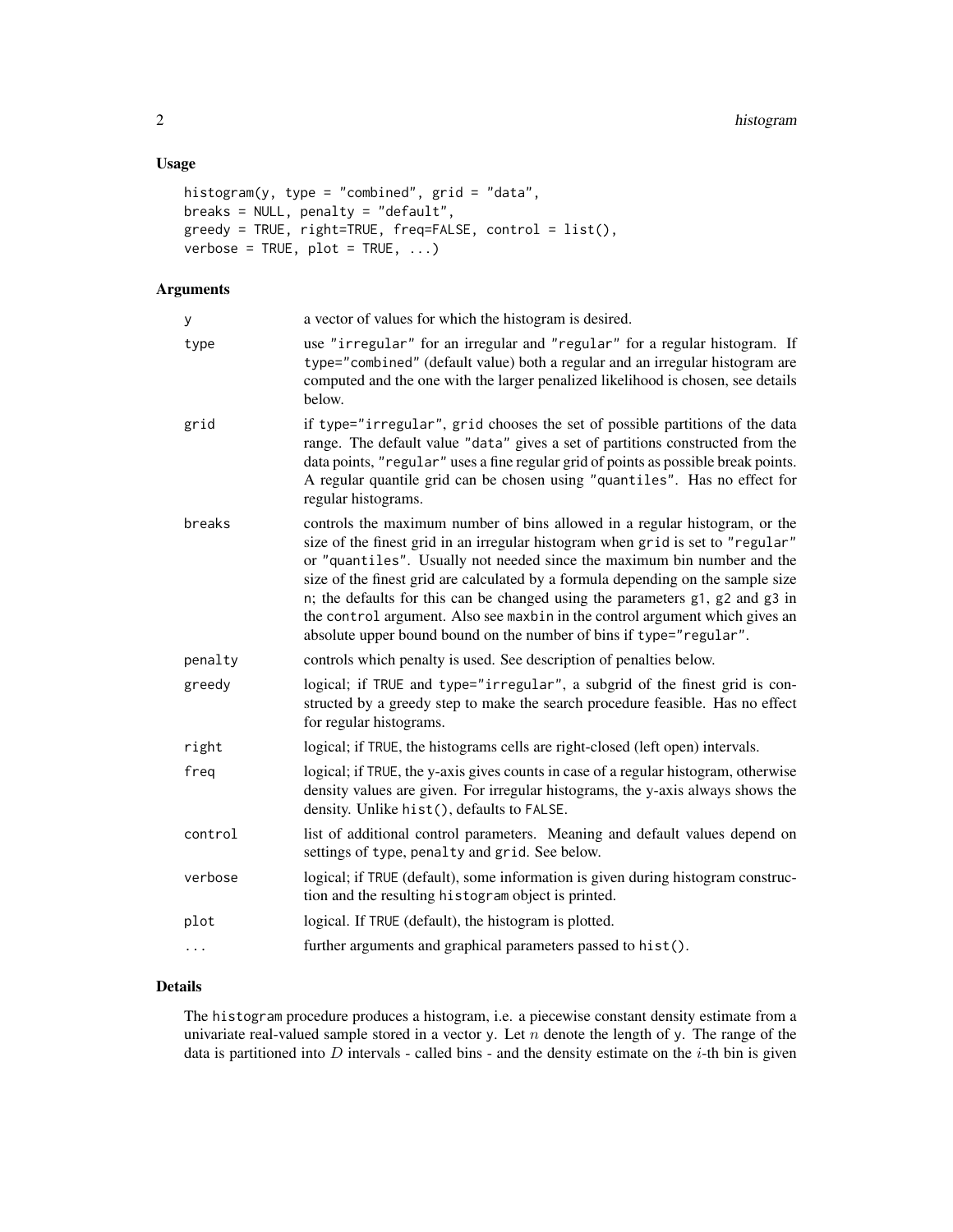#### <span id="page-2-0"></span>histogram 3

by  $N_i/(n*w_i)$  where  $N_i$  is the number of observations in the *i*-th bin and  $w_i$  is its width. The histogram thus defined is the maximum likelihood estimate among all densities that are piecewise constant w.r.t. this partition. The arguments of histogram given above determine the way the partition is chosen. In a regular histogram, the partition consists of  $D$  bins of the same widths, and the histogram is determined by the choice of  $D$ . Strategies based on different criteria can be chosen using the penalty option. The maximum number of bins can be controlled by either the breaks argument or the entries g1, g2 and g3 in the control argument.

An irregular histogram allows for bins of different widths. In this case, not only the number  $D$ of bins but also the breakpoints between the bins must be chosen. The set of allowed breakpoints is given by the finest partition selected using the grid argument. At the moment a finest regular grid is supported (grid="regular") as well as grids with possible breakpoints either equal to the observations or between the observations (grid="data" and between in the control argument set to FALSE or TRUE, respectively). Setting grid="quantiles" gives a grid based on regular sample quantiles. If the breaks argument is NULL,

$$
G(n) = g1 * n^{g2} * (\log(n))^{g3}
$$

controls the grid in the following way: the smallest allowed bin width in a "data" grid is  $1/G(n)$ times the sample range, while for grid="regular" and grid="quantiles" the finest grid has floor( $G(n)$ ) bins. The parameters g1, g2 and g3 can be changed by modifying the corresponding components in the control argument. If breaks is a positive number, its integer part is used instead of  $G(n)$ . Different strategies for selection of D and the bin boundaries can be chosen using the penalty option.

To reduce calculation time for irregular histograms, a subset of the breakpoints of the finest grid can be chosen by starting from a one-bin histogram and then subsequently finding the split of an existing bin that leads to the largest increase in the loglikelihood. The full optimization is then performed only over all partitions with endpoints from the subset thus constructed. This is achieved by setting greedy=TRUE. To reduce calculation time for regular histograms, the maxbin parameter in the control argument gives an upper bound for the number of bins. The default value is 1000.

Using type="combined" (the default value), both a regular and an irregular histogram are constructed using a penalized likelihood approach and the one with the larger penalized likelihood is chosen. In this case, the regular histogram is always constructed using the br penalty. The penalty parameter and all other options control the construction of the irregular histogram. penalty must be equal to "penA", "penB" or "penR", since otherwise comparison of penalized likelihood values would not be meaningful.

#### Value

an object of class "histogram" which is a list with the same components as in the [hist](#page-0-1) command.

#### Penalties

Most settings of penalty lead to a penalized maximum likelihood histogram. For a sample of size  $n$ and a partition J that divides the sample range into D bins, define  $N_i$  as the number of observations in the *i*-th bin,  $i = 1, ..., D$  and  $w_i$  as the width of the the *i*-th bin,  $i = 1, ..., D$ . In this section, the index in sums and products is always  $i = 1, \ldots, D$ . For any partition J, and a fixed sample, the penalized loglikelihood is defined as

$$
\sum N_i * \log(N_i/(n*w_i)) - pen(J).
$$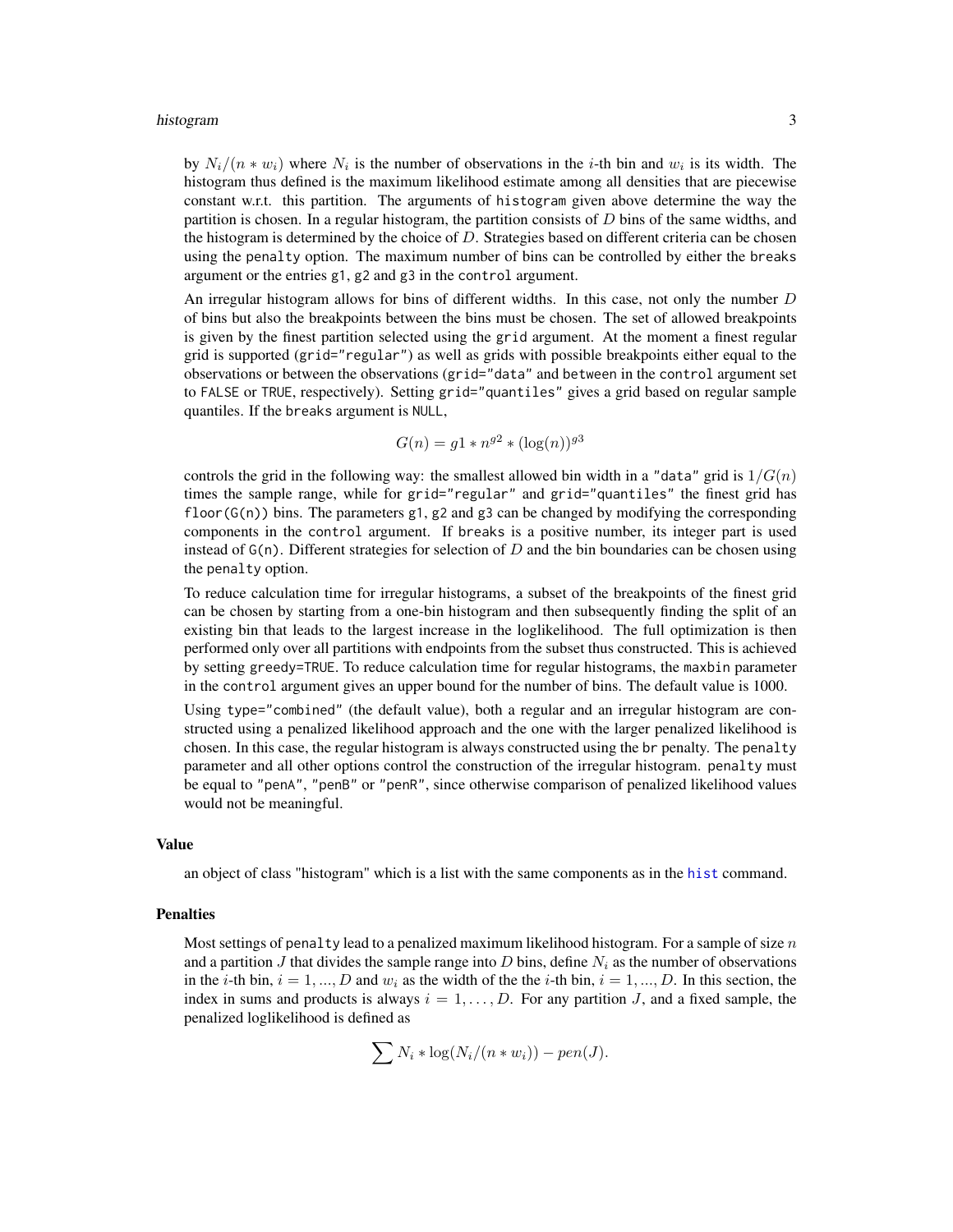The possible penalties are:

penA Penalty given in formula (5) in in Rozenholc, Mildenberger and Gather (2009):

$$
pen(J) = c \log \binom{n-1}{D-1} + \alpha(D-1) + ck \log(D) + 2\sqrt{c\alpha(D-1)(\log \binom{n-1}{D-1} + k \log D)},
$$

where the default values are  $c = 1$ ,  $\alpha = 0.5$  and  $k = 2$ . These can be changed using the c, alpha and k components of control.

penB Simplified version of formula (5) in Rozenholc, Mildenberger and Gather (2009):

$$
pen(J) = c \log \binom{n-1}{D-1} + \alpha(D-1) + \log^{2.5} D,
$$

where the default values are  $c = 1$  and  $\alpha = 1$ . These can be changed using the c and alpha components of control. Default penalty for irregular and combined histograms.

penR Data-dependent penalty as given in formula (6) in Rozenholc, Mildenberger and Gather (2009):

$$
pen(J) = c \log \binom{n-1}{D-1} + (\alpha/n) \sum N_i/w_i + \log^{2.5} D,
$$

where the default values are  $c = 1$  and  $\alpha = 0.5$ . These can be changed using the c and alpha components of control.

- aic Akaike's Information Criterion (AIC). Defined by  $pen(J) = \alpha * D$ , where  $\alpha$  is 1 by default and may be changed using the alpha parameter in the control argument.
- bic Bayesian Information Criterion (BIC). Defined by  $pen(J) = \alpha * log(n) * D$ , where  $\alpha$  is 0.5 by default and may be changed using the alpha parameter in the control argument.
- nml Normalized Maximum Likelihood. Formula is given in Davies, Gather, Nordman, Weinert (2009). Only available for regular histograms.
- br Improved version of AIC for regular histograms as given in Birge and Rozenholc (2006). Defined as  $pen(J) = D + \log^{2.5}(D)$ . Default penalty for regular histograms, not available for irregular histograms.

Some settings of penalty do not lead to maximization of a penalized likelihood but optimzation of different measures. These are:

cv Leave-p-out crossvalidation. Different variants can be chosen by setting the cvformula and p components in the control argument. cvformula=1 and cvformula=2 are available both for regular and irregular histograms. These are different versions of leave-p-out L2-crossvalidation, where choice of a partition is achieved by minimizing

$$
2\sum N_i/w_i - (n+1)\sum N_i^2/(n*w_i),
$$

or

$$
2(n-p) \sum N_i/w_i - (n-p+1) \sum N_i^2/w_i
$$

respectively, see formulas (11) and (12) in Celisse and Robin (2008). Since formula 1 does not depend on  $p$ , if the control parameter p is set to a value greater than 1 cvformula is set to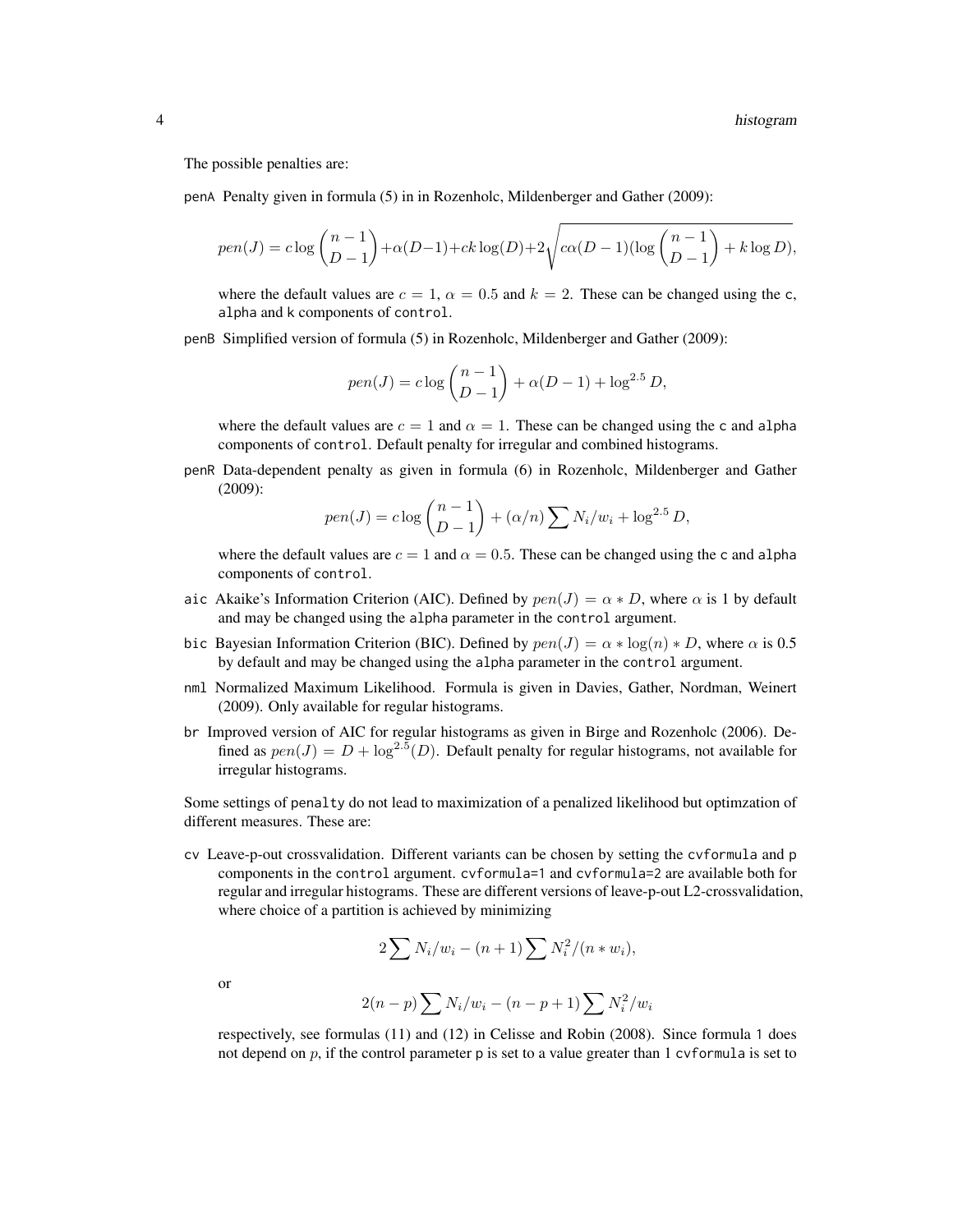2. Kullback-Leibler crossvalidation can be performed by setting cvformula=3. This is only available if  $p = 1$  and type="regular". The number of bins chosen is the maximizer of

$$
\sum N_i \log(N_i - 1) + n \log(D),
$$

see remark 2.3 in Hall and Hannan (1988).

sc Stochastic Complexity criterion, only available for regular histograms. Number of bins is chosen by maximizing

$$
\prod N_i! D^n (D-1)!/(D+n-1)!,
$$

see formula (2.3) in Hall and Hannan (1988).

mdl Minimum Description Length criterion, only available for regular histograms. Number of bins is chosen by maximizing

$$
\sum (N_i - 0.5) \log(N_i - 0.5) - (n - 0.5D) \log(n - 0.5D) + n \log D - 0.5D \log n,
$$

see formula (2.5) in Hall and Hannan (1988).

#### Control

The control parameter is a list with different components that affect the construction of the histogram. Meaning and default values depend on setting of the other parameters.

- alpha Coefficient of the number of bins in penalties penA, penB, aic, bic. Coefficient of the data-driven part in the penR penalty.
- between logical; if TRUE and grid="data", possible bin ends are put between the observations, if FALSE (default) they are placed at the observations
- c Controls the weight of the penalty component that corrects for the multiplicity of partitions with the same number of bins in irregular histograms; only used in penalties penA, penB and penR.
- cvformula determines the type of crossvalidation to be performed. Can take the values 1, 2 and 3. 1 and 2 correspond to different versions of L2 crossvalidation, while cvformula=3 performs Kullback-Leibler crossvalidation, which is at the moment only available for regular histograms. Note that cvformula=3 automatically forces every bin to include at least 2 observations. If p is set to a value greater than 1, cvformula=2 is used automatically.
- g1 The parameters g1, g2 and g3 control the maximum number of bins in a regular histogram as well as the bin width and/or number for irregular histograms. Define

$$
G(n) = g1 * n^{g2} * (\log(n))^{g3}.
$$

The maximum number of bins allowed in a regular histogram is given by  $floor(G(n))$ , the finest grid in an irregular histogram with grid="regular" is obtained by dividing the sample range into  $floor(G(n))$  equisized bins, and if grid="quantiles", the finest grid is obtained by dividing the interval  $[0, 1]$  into equisized intervals and using the sample quantiles corresponding to the boundary points. For an irregular histogram with grid="data", a mimimum allowed bin size of  $1/G(n)$  is enforced. This can be disabled by setting g3 to Inf, causing  $1/G(n)$  to be zero. Default settings are g1=1 and g2=1 for all grids. Default values for g3 are -1 for grid="regular" and grid="quantiles" and Inf for grid="data". Also see maxbin.

g2 see g1.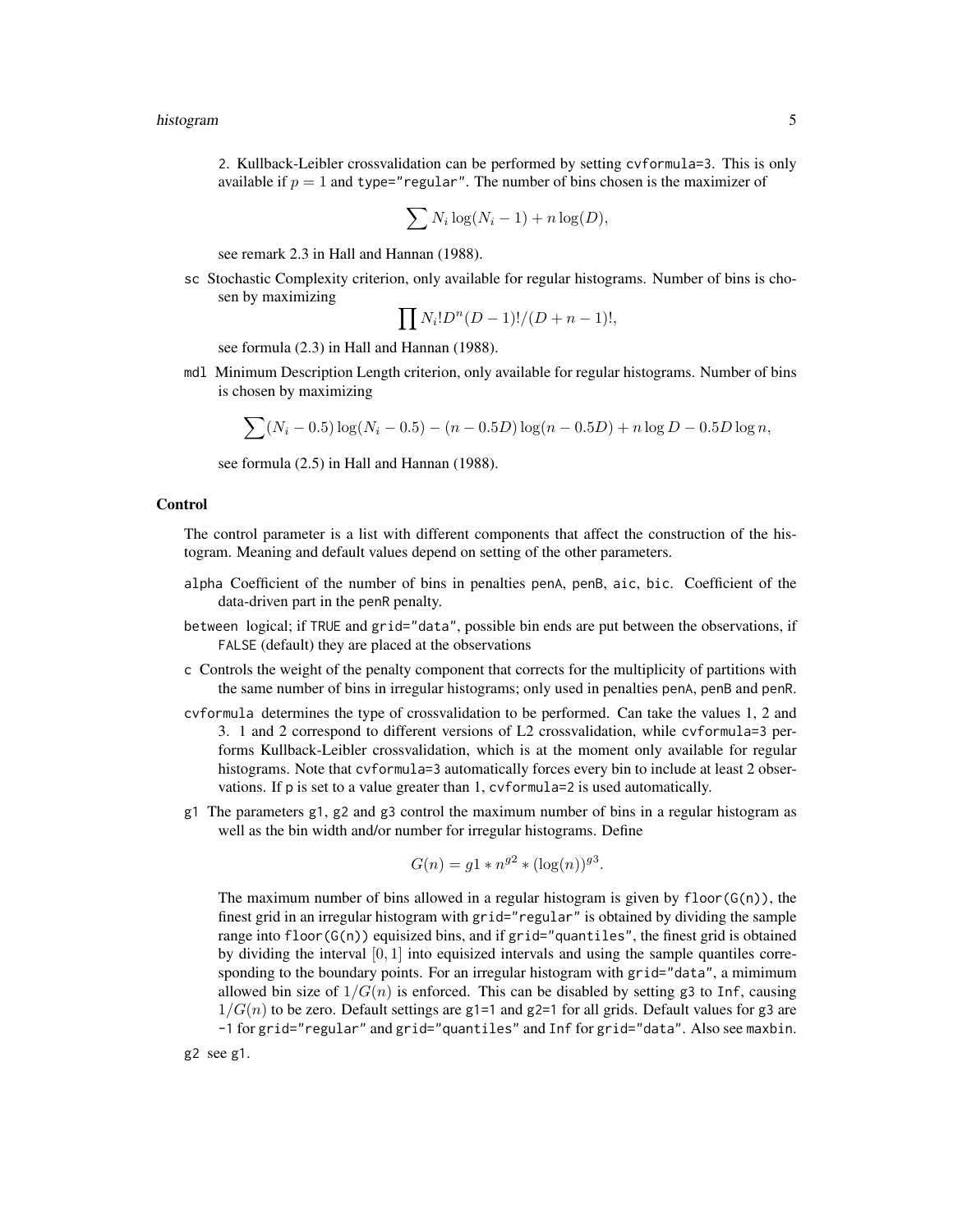#### <span id="page-5-0"></span>g3 see g1.

- k Tuning parameter that only has an effect if penalty="penA". Default value is 2.
- maxbin Gives an absolute upper bound on the number of bins in order to keep the calculations feasible for large data sets. If the number of bins chosen via breaks or g1, g2 and g3 exceeds maxbin, maxbin in used as the maximum number of bins. Only has an effect for regular histograms. Defaults to 1000.
- p Controls the number p of data points left out in the crossvalidation. Can take integer values between 1 (default) and n-1. If a value greater than 1 is chosen, cvformula is automatically set to 2 since crossvalidation formula 1 does not depend on p and Kullback-Leibler crossvalidation is only supported for p=1.
- quanttype Determines the way the quantiles are calculated if grid="quantiles". Corresponds to the type argument in [quantile](#page-0-1), whose default 7 is also the default here.

#### Author(s)

Thoralf Mildenberger, Yves Rozenholc, David Zasada.

#### References

Birg?, L. and Rozenholc, Y. (2006). How many bins should be put in a regular histogram? ESAIM: Probability and Statistics, 10, 24-45.

Celisse, A. and Robin, S. (2008). Nonparametric density estimation by exact leave-p-out crossvalidation. Computational Statistics and Data Analysis 52, 2350-2368.

Davies, P. L., Gather, U., Nordman, D. J., and Weinert, H. (2009): A comparison of automatic histogram constructions. ESAIM: Probability and Statistics, 13, 181-196.

Hall, P. and Hannan, E. J. (1988). On stochastic complexity and nonparametric density estimation. Biometrika 75, 705-714.

Rozenholc, Y, Mildenberger, T. and Gather, U. (2009). Combining regular and irregular histograms by penalized likelihood. Discussion Paper 31/2009, SFB 823, TU Dortmund. [https://eldorado.](https://eldorado.tu-dortmund.de/handle/2003/26529) [tu-dortmund.de/handle/2003/26529](https://eldorado.tu-dortmund.de/handle/2003/26529)

Rozenholc, Y., Mildenberger, T., Gather, U. (2010). Combining regular and irregular histograms by penalized likelihood. Computational Statistics and Data Analysis 54, 3313-3323.

#### See Also

#### [hist](#page-0-1)

#### Examples

## draw a histogram from a standard normal sample

```
y<-rnorm(100)
histogram(y)
```
## draw a histogram from a standard exponential sample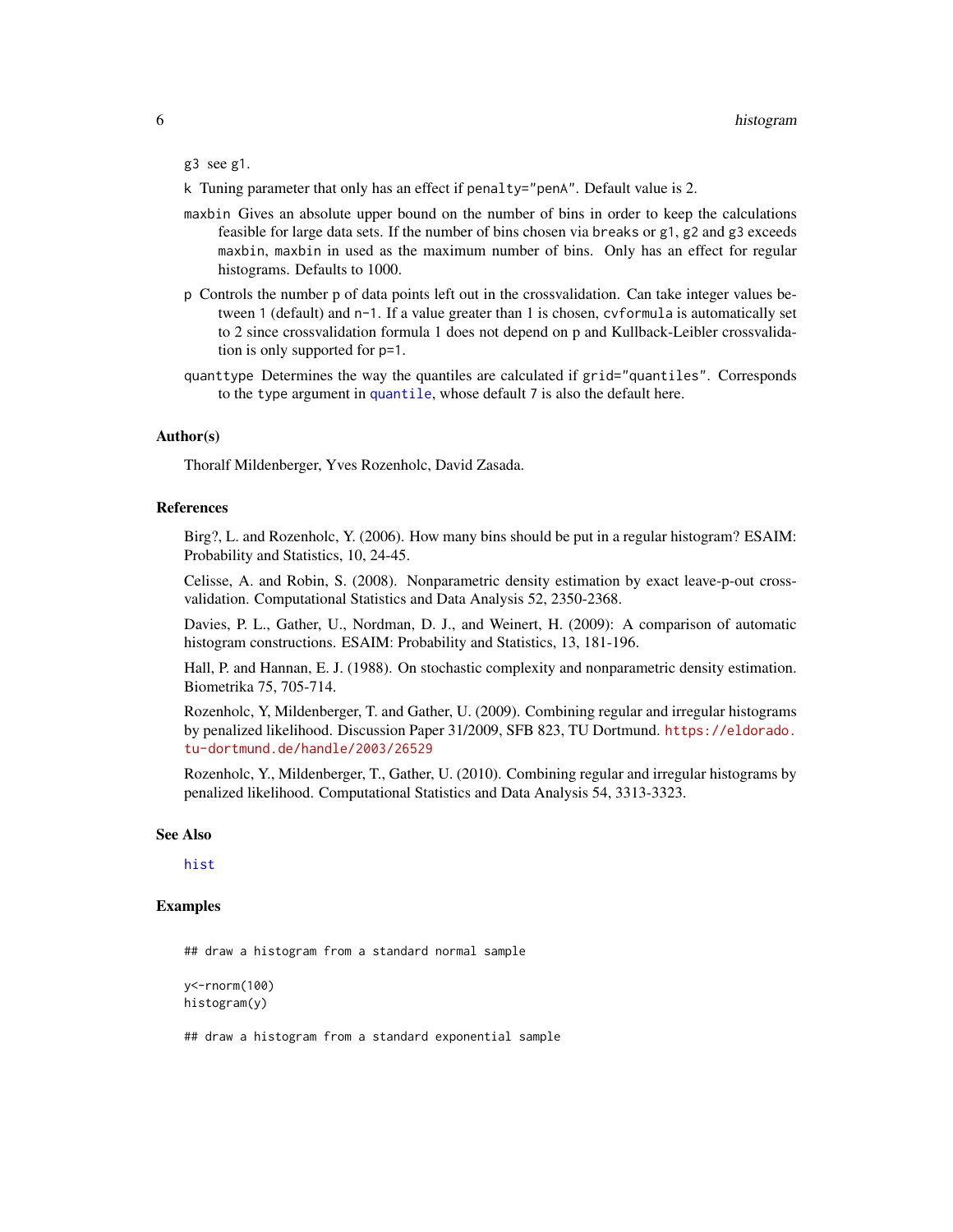#### histogram 7

```
y<-rexp(1500)
histogram(y)
## draw a histogram from a normal mixture
n<-sum(sample(c(0,1),1000,replace=TRUE))
y<-c(rnorm(n,mean=5,sd=0.1),rnorm(1000-n))
histogram(y)
## the same using a regular histogram with Kullback-Leibler CV
n<-sum(sample(c(0,1),1000,replace=TRUE))
y<-c(rnorm(n,mean=5,sd=0.1),rnorm(1000-n))
histogram(y,type="regular",penalty="cv",control=list(cvformula=3))
```